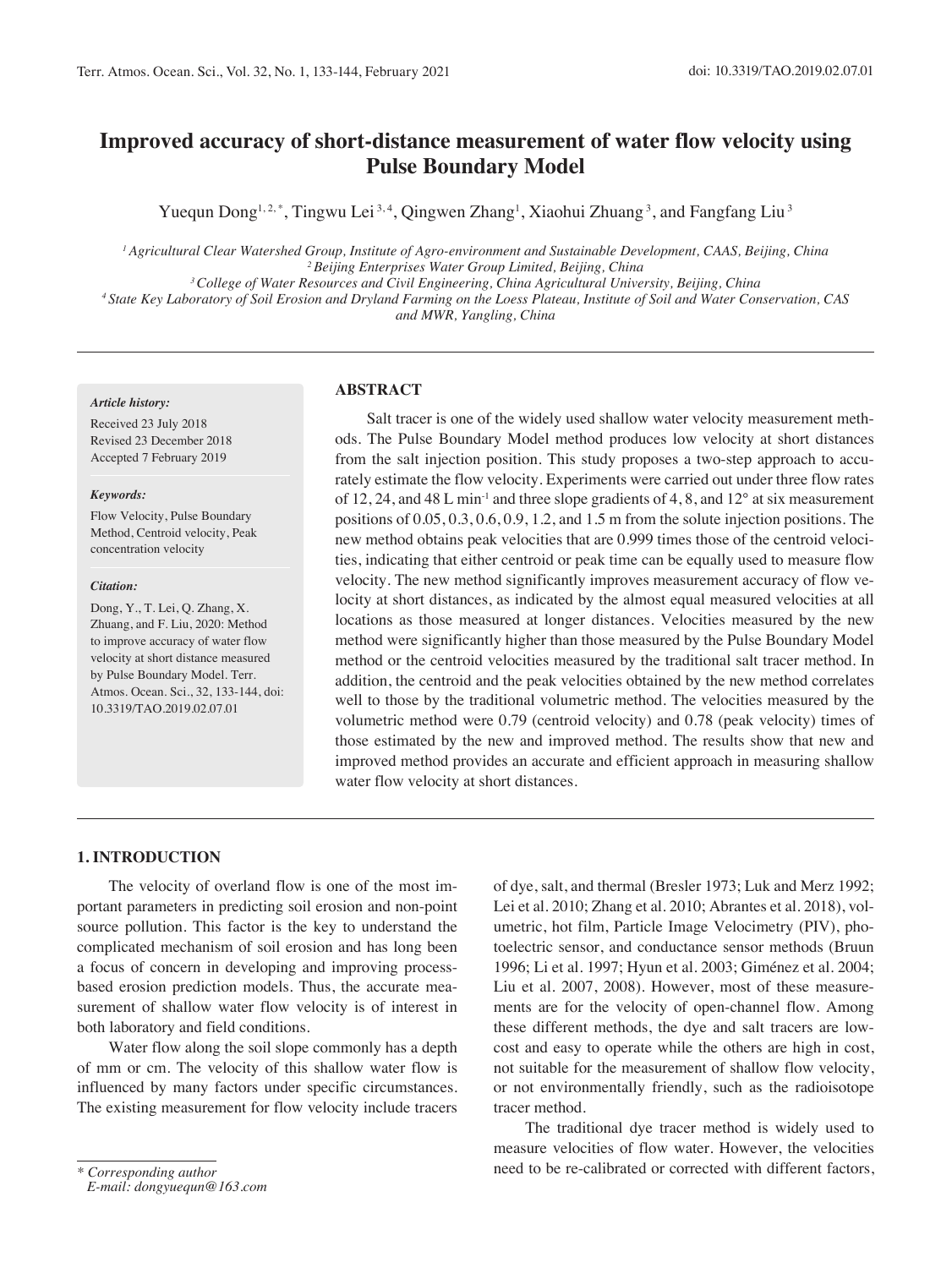such as correction coefficients from 0.365 to 0.825 (Horton et al. 1934; Emmett 1970; Dunkerley 2001; Myers 2002; Zhang et al. 2010). The calibration parameters are related to the flow velocity, diffusion dispersion coefficient, and the sediment content in the flow (Planchon et al. 2005), and the value of 0.67 was widely used (Rouhipour et al. 1999; Pan and Shangguan 2006). In addition, the dye tracer method needs a relatively long distance for measurement because dye diffusion and systematic error may cause considerable error at very short distances. However, with the development of photology, greater accuracy can be attained by using infrared video (Abrantes et al. 2018).

The salt tracer method has been used to measure shallow water flow velocities for many years. Along with different mathematical models (Lei et al. 2005, 2010; Shi et al. 2012), the traditional salt tracer method can estimate flow velocity by measuring the conductivity using electric sensors (Li et al. 1996; Chang et al. 2015). The distance of salt injection to the tracer sensor is divided by the correlating identified peak detection time, leading edge detection time, or the calculated centroid time from the pulse tracer curve. Thus, not all measured data contribute to the velocity calculation but rather only the time to peak concentration, leading edge, or the centroid of the tracer curve are considered. However, the time of peak concentration or leading edge is difficult to determine when the measured curve quality is poor, which indicates an irregular or missing peak, or unclarity of leading edge due to electronic noise or unsteady water flow.

For the mathematical methods, the Pulse Boundary Model proposed by Lei et al. (2005) is based on the instant injection of electrolyte solution, which is considered as a pulse function. The boundary condition needs to obtain the analytical solution of the one-dimensional convection dispersion equation under steady water flow. By fitting this solution into the experimentally measured solute transport process data, the average velocity can be determined. Results calculated by the Pulse Boundary Model turns out to be lower than the real velocity (Lei et al. 2010) because the solute injection is never actually instantaneous but rather always takes a certain period of time, often longer than 0.6 s. Therefore, the pulse boundary is merely a mathematical approximation of the real velocity. In addition, this error is even higher when the measured distance from the salt injection point is short, which requires a relatively long duration for the salt injection. For instance, the flow velocity of 1 m  $s^{-1}$  with a measurement distance shorter than 1 m from the salt injection point results in a measurement error of approximately 60%. However, the Pulse Boundary Model can present an excellent model fit to the measured data. This indicates that the model simulation data followed the peak position and the rising and falling trends of the resulting curves. Thus, the peak detection time can be effectively detected.

In this study, a combined method for estimating shallow flow velocity is proposed to take advantage of the excellent fit of the Pulse Boundary Model by Lei et al. (2005) and the simple calculation of the traditional salt tracer method. The specific purposes of this study are: (1) to outline the procedures for the combination of the Pulse Boundary Model and traditional salt tracer methods; (2) to estimate the velocity with the experimental data using the new and improved method; (3) to validate the method results by comparing the measured velocities with those obtained by the volumetric method; and (4) to estimate the relative errors of Pulse Boundary Model at different positions under the experimental conditions.

#### **2. MODEL DEVELOPMENT**

#### **2.1 Theoretical Background**

# **2.1.1 Velocity Estimated by the Traditional Salt Tracer Method**

For a finite travel distance, soil infiltration and adsorption of salt can be ignored. According to the classic mechanical principle, the centroid velocity of salt pulse is consistent with the water flow velocity (Elder 1959). Thus, for the traditional salt tracer method, the flow velocity is estimated by measuring the conductivity, which represents the processes of solute transport. The peak time  $t_p$ , leading edge time  $t_e$ , and the centroid time  $t_c$  (Fig. 1) of the tracer curve at a sampling station downslope are obtained. The travel distance is then divided by the time to reach the peak velocity  $u_n$ , leading edge velocity  $u_e$ , and the centroid velocity  $u_c$ ,  $t_e$  and  $t_p$  can be identified from the tracer curves, while  $t_c$  involves further computations. Peak velocity, centroid velocity, and centroid time can be calculated using Eqs. (1) to (3).

$$
u_{pn} = \frac{L_n}{t_{pn}}\tag{1}
$$

$$
u_{cn} = \frac{L_n}{t_{cn}}\tag{2}
$$

$$
t_{cn} = \frac{\sum_{t_i}^{t_f} C_{ni} t_{ni}}{\sum_{t_e}^{t_f} C_{ni}}
$$
\n
$$
(3)
$$

where *n* is the sensor sequence number (Fig. 1),  $n = 1 \sim 6$ ; *Ln* is the distance from the solute injection position to the *n*th sensor;  $t_p$  (s) is the peak detection time of tracer curves;  $t_f$  (s) is the ending edge detection time of the pulse tracer curve;  $t_{ni}$  (s) is the time corresponding to a certain data point of the *n*th sensor; and  $C_{ni}$  is the conductivity corresponding to a certain data point of the *n*th sensor.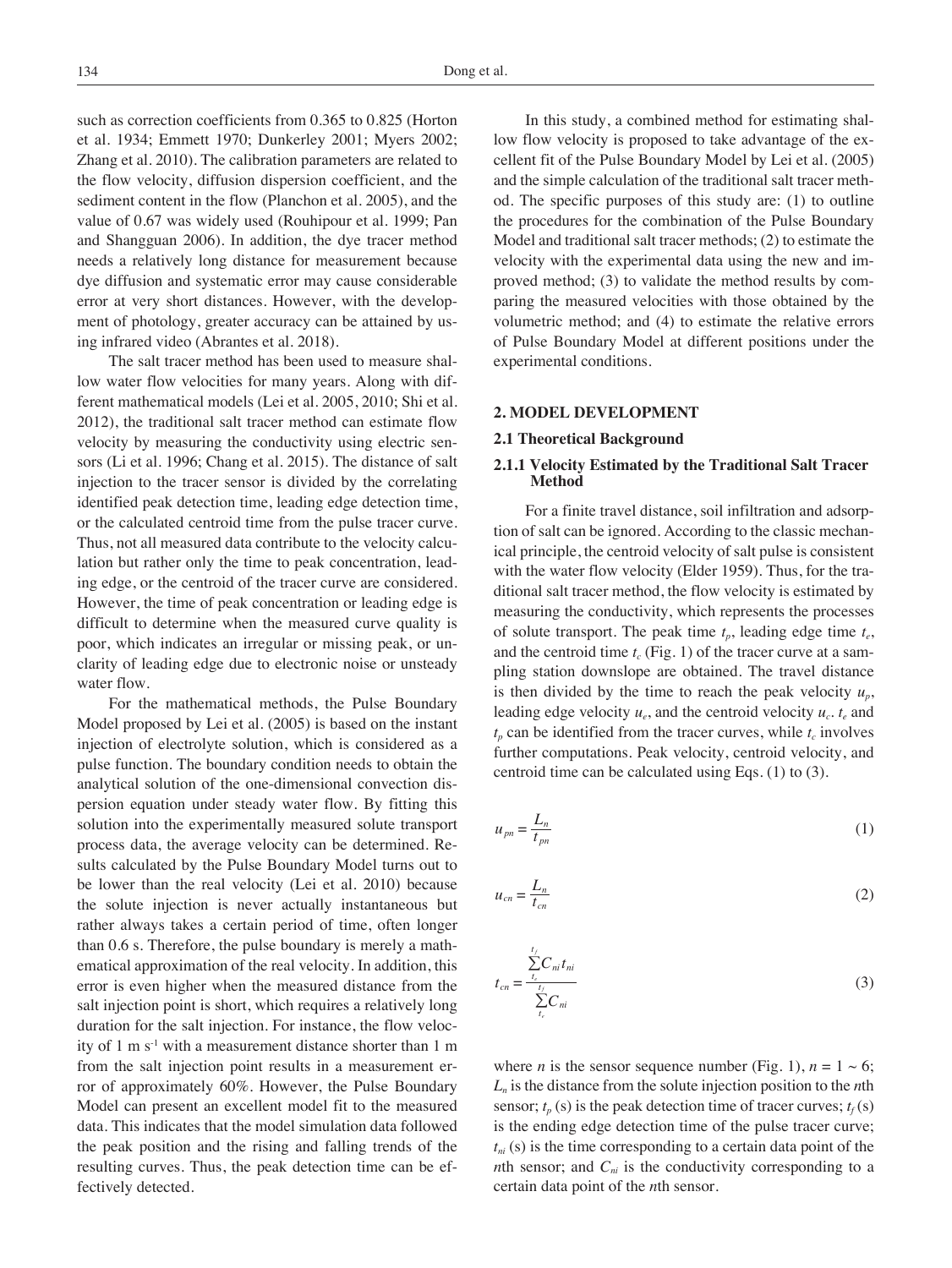## **2.1.2 Velocity Estimated by the Pulse Boundary Model Method**

Salt solution is transported in water flow through both convection and dispersion mechanisms. Many factors influence this transportation process, such as flow rate, flow velocity, and water quality. A shallow water flow, which is generally in cm, can reasonably be assumed as a steady flow and can be treated as one-dimensional along the stream line. The convectional and dispersion of salt (chemical) in a steady water flow is defined by Fick's law and the mass conservation law, given by the differential equation for the one-dimensional solute transport as:

$$
\frac{\partial C}{\partial t} + u \frac{\partial C}{\partial x} = \frac{\partial}{\partial x} \left( D_H \frac{\partial C}{\partial x} \right) \tag{4}
$$

where *C* is the solute concentration,  $kg·m<sup>-3</sup>$ , a function of distance *x* and time *t*, proportional to the electrical conductivity of the solution;  $x(m)$  is the coordinate along the slope;  $u$  (m·s<sup>-1</sup>) is flow velocity;  $t$  (s) is time; and  $D_H$  (m<sup>2</sup>·s<sup>-1</sup>) is the hydrodynamic dispersion coefficient.

If the upper boundary condition is assumed to be a pulse, then the initial and boundary conditions for Eq. (4) are given as:

$$
C(x,t) = C_0 \delta(t) \quad x = 0 \tag{5a}
$$

$$
C(x,t) = 0 \quad x = \infty \tag{5b}
$$

$$
C(x,t) = 0 \quad t = 0 \tag{5c}
$$

The solution to Eq. (4) as a time-dependent function is given by Lei et al. (2005) as:

$$
C(x,t) = C_0 \frac{x}{2t\sqrt{\pi D_H t}} \exp\left[-\frac{(x - ut)^2}{4D_H t}\right]
$$
 (6)

The experimentally obtained data are fitted with Eq. (6), based on the least squares method (Lei et al. 2005), to produce the flow velocity, *u*, and the hydrodynamic dispersion coefficient, *DH*.

## **2.1.3 Relationship Between the Traditional Salt Tracer and Pulse Boundary Model Methods**

As concluded above, the centroid velocity of the salt pulse is consistent with the water flow velocity. In addition, the velocity derived from the traditional salt tracer and the Pulse Boundary Model methods are consistent, based on the following theoretical analysis (Xia 2003).

Figure 2 shows that  $C(x, t)$ , a function of distance x and time *t*, is a continuous function. Thus, the computation [Eq. (3)] can be changed to:

$$
t_c = \frac{\int\limits_0^\infty C(x, t) \, dt}{\int\limits_0^\infty C(x, t) \, dt} \tag{7}
$$

Substituting Eqs. (6) into (7) leads to:

$$
t_c = \frac{\int_0^\infty \frac{1}{\sqrt{t}} \exp\left(\frac{-u^2 t}{4D_H} - \frac{x^2}{4D_H t}\right) dt}{\int_0^\infty \frac{1}{\sqrt{t^3}} \exp\left(\frac{-u^2 t}{4D_H} - \frac{x^2}{4D_H t}\right) dt}
$$
(8)

Let:

$$
a_1 = \frac{u^2}{4D_H} \tag{9}
$$

(6) 
$$
a_2 = \frac{x^2}{4D_H}
$$
 (10)



Fig. 1. Temporal distribution of electric conductivity.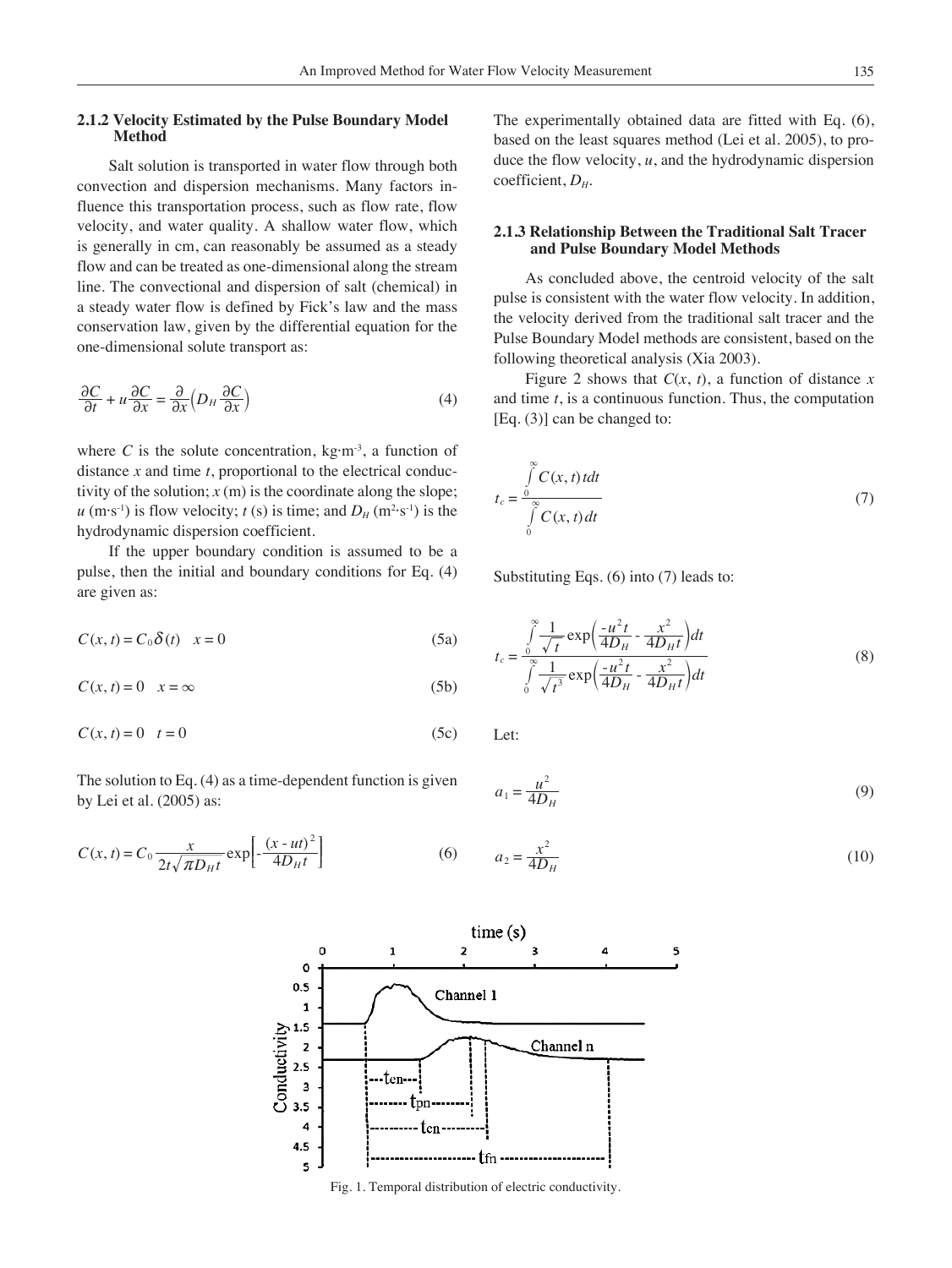

Fig. 2. Tracer curves from actual experiments.

Then we obtain:

$$
t_c = \frac{\int_0^\infty \frac{1}{\sqrt{t}} \exp\left(-a_1 t - \frac{a_2}{t}\right) dt}{\int_0^\infty \frac{1}{\sqrt{t^3}} \exp\left(-a_1 t - \frac{a_2}{t}\right) dt}
$$
(11)

The form can be changed to:

$$
t_c = \frac{\int\limits_0^\infty \frac{\exp\left[-\frac{(\sqrt{4a_2})^2}{4t}\right] \exp(-a_1 t)}{\sqrt{t}} dt}{\int\limits_0^\infty \frac{\exp\left[-\frac{(\sqrt{4a_2})^2}{4t}\right] \exp(-a_1 t)}{\sqrt{t^3}} dt}
$$
(12)

Use the inverse Laplace transformation to determine:

$$
t_c = \frac{\sqrt{\frac{\pi}{a_1}} \exp(-\sqrt{4a_2 s})}{\sqrt{\frac{4\pi}{4a_2}} \exp(-\sqrt{4a_2 s})}
$$
(13)

Simplify and obtain:

$$
t_c = \sqrt{\frac{a_2}{a_1}}\tag{14}
$$

Substitute Eqs. (9) and (10) into (14) and we can determine:

$$
t_c = \frac{x}{u} \tag{15}
$$

Equation (15) shows that velocities that derived from the traditional salt tracer and Pulse Boundary Model methods are theoretically consistent (Xia 2003). Thus, we can use the solution of Pulse Boundary Model to calculate the centroid time. On this basis, we can conclude that the coupling of Pulse Boundary Model and salt tracer method is theoretically rational.

# **2.2 The Coupled Pulse Boundary Model and Traditional Salt Tracer Method**

Centroid velocity derived from the traditional salt tracer method has a more acceptable physical meaning and is easy to obtain. However, different experimental conditions can cause varying water and laminar flows or salt adsorption by the sediment, which in turn results in erratic measurement curves. Figure 2 shows that the measured tracer curves are jagged rather than smooth lines, and the velocities derived from the calculated centroid times also vary dramatically. As mentioned above, velocities derived from the traditional salt tracer and Pulse Boundary Model methods are theoretically consistent. Thus, we propose a new calculation that combines these two methods. First, fit the experimentally obtained data, electrolyte concentration, and time with the solution of Eq. (6) to obtain the fitted curves of the Pulse Boundary Model, dispersion coefficient  $D_H$ , and the flow velocity  $u_e$ . The fitted peak time  $t'_p$  was identified from the fitted curve, and the centroid time  $t_c$  from fitted curves was calculated using Eq. (3). Then, determine the elapsed centroid time between the adjacent sensors of the fitted curve  $\Delta t'_{cn}$  with Eq. (16), and the peak concentration time elapsed between the adjacent sensors of the fitted curve  $\Delta t'_{pn}$  with Eq. (18). Finally, calculate the centroid velocity  $u'_{cn}$  and peak concentration velocity  $u'_{pn}$  using the new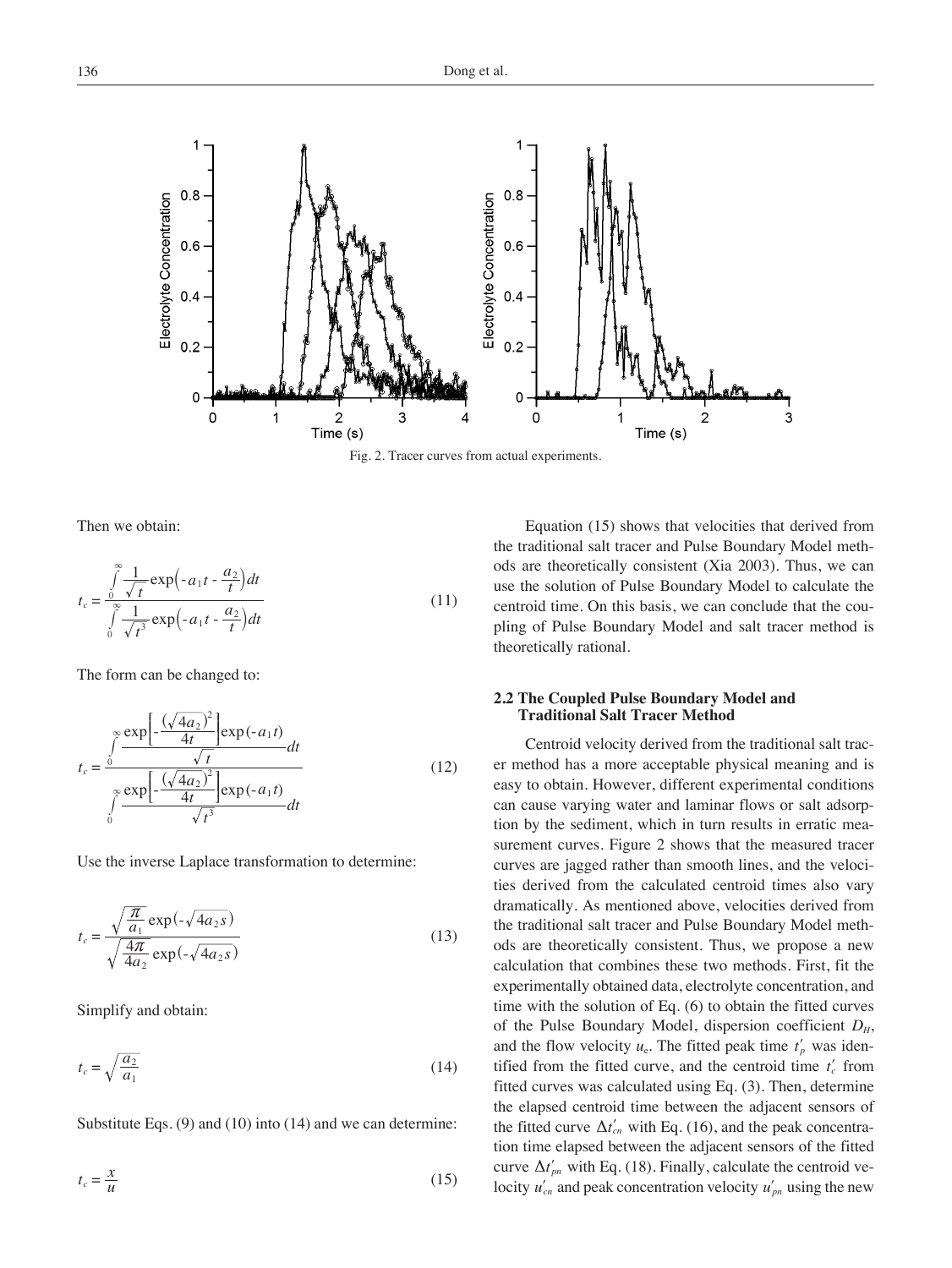and improved method with Eqs. (17) and (18). The relevant equations are:

$$
\Delta t'_{cn} = t'_{c(n+1)} - t'_{cn} \tag{16}
$$

$$
u'_{cn} = \frac{L_n}{\Delta t'_{cn}} \quad (n = 1 \sim 5)
$$
 (17)

$$
\Delta t'_{pn} = t'_{p(n+1)} - t'_{pn} \tag{18}
$$

$$
u'_{pn} = \frac{L_n}{\Delta t'_{pn}} \quad (n = 1 \sim 5)
$$
 (19)

where  $t_{cn}$  (s) is the elapsed time of the solute centroid travel from the solute injection point to the *n*th sensor, which is derived from the fitted curves;  $\Delta t'_{cn}$  (s) is the elapsed time of the solute centroid travel between adjacent sensors;  $u'_{cn}$  $(m s<sup>-1</sup>)$  is the average velocity of centroid travel between adjacent sensors obtained by the new and improved method;  $t_{nn}$  (s) is the elapsed time of peak concentration travel from the solute injection point to the *n*th sensor, which is derived from the fitted curves;  $\Delta t'_{pn}$  (s) is the duration of peak concentration travels between adjacent sensors; and  $u'_{nn}$  (m s<sup>-1</sup>) is the average velocity of peak concentration travel between adjacent sensors obtained by the new and improved method.

The solution of Pulse Boundary Model effectively fit the measured data and obtains the correct  $t_p$  and centroid time  $t_c'$ . Then, by calculating the velocities between two adjacent sensors, but not those between the salt injection positions to the measured sensors, can reduce the velocities measured at short distances and determine the newly calculated centroid velocity  $u'_{cn}$  and peak concentration velocity  $u'_{pn}$ . On this basis, this method is considered suitable for the cases with shallow flow in cm for application in the field.

#### **3. METHODS AND MATERIALS**

An experimental flume that is 4 m long and 15 cm wide was used to simulate the water flow wherein the solute was transported. Figure 3 shows the experimental system. The system included a computer installed with specially designed software for controlling the salt solute injection and sensed data logging, an interface unit, electric conductivity sensors, a salt solute injector, the flume, and the water supply. The experiments involved a combination of three flow rates ( $Q = 12, 24$ , and 48 L min<sup>-1</sup>) and three slope gradients  $(S = 4, 8, \text{ and } 12^{\circ})$ . Regulated water flow was introduced into the flume from the upper end. Once the flow stabilized (within 1 min fluctuation), approximately 6 ml of highly saturated salt solution (KCl) was injected at a location 1 m from the upper end of the flume, allowing a certain distance to achieve a steady flow. The salt solution was injected into

the water flow using a computer-controlled electrical valve. The 6 sensors were located at 5, 30, 60, 90, 120, and 150 cm from the solute injector. The electrical conductivity values measured at these six locations were logged into the computer through the specially designed data logger, controlled by the specially designed software.

The experimentally obtained data were fit into Eq. (6), then the fitted curves,  $u_e$ , and  $t'_p$  were calculated. The centroid time  $t_c$  were obtained from the fitted curves with Eq. (3), then the centroid and peak concentration velocities were determined by the new and improved method.

# **4. RESULTS AND DISCUSSION**

#### **4.1 Time Calculation**

Figure 4 shows the solute transport progress as the experimental data (dotted curves) and the trends fitted with the analytic solution function (smooth curves) as given by the solution of Pulse Boundary Model [Eq. (6)] along slopes. As shown in Fig. 4 and Table 1, although the overall trend of the curve is clear, the measured data had varying fluctuations. Obtaining a reasonable centroid time and peak concentration time  $(t_p)$  is difficult with the traditional salt tracer method. Thus, the calculated centroid velocities varied dramatically, such as from  $-0.44$  to 11.84 m s<sup>-1</sup> under flow rate of 48 L min<sup>-1</sup> and slope gradients of  $4^\circ$ . Furthermore, accurate manual identification of peak time is difficult because the water flow is not an identical laminar flow or salt is adsorbed by the sediment.

The coefficients of determination calculated at all positions and for all experimental treatments were 0.92 - 0.99. No significant differences were found for data sets obtained at different measurement positions, for different slope gradients, and under different flow rates. The results indicated that the model effectively fitted the solute transport processes (Fig. 4). The fitted curves followed the peak and the fluctuations of the experimentally obtained curves, from which we can derive the only sure values of peak concentration time  $(t_p)$  and reasonable centroid time  $(t_c)$ . Figure 5 shows the comparison of centroid times calculated by traditional salt tracer method  $(t_c)$  and the new and improved method  $(t_c)$ . The centroid times obtained using the traditional salt tracer method was higher than those from the new and improved method. The possible reason is the salt sorption by the sediment of the slope, which delayed the solute transportation. On the one hand, the pulse tracer curve extended to the right and exhibited several minor wave crests (Li et al. 1996). On the other hand, the varying amounts of salt sorption by the different slope surfaces caused the different shape and volatility of the measurement curve, which caused different results of adjacent sensors. The centroid times calculated by the traditional salt tracer method showed greater variations than those obtained by the new and improved method. According to the assumption and experiment setting of this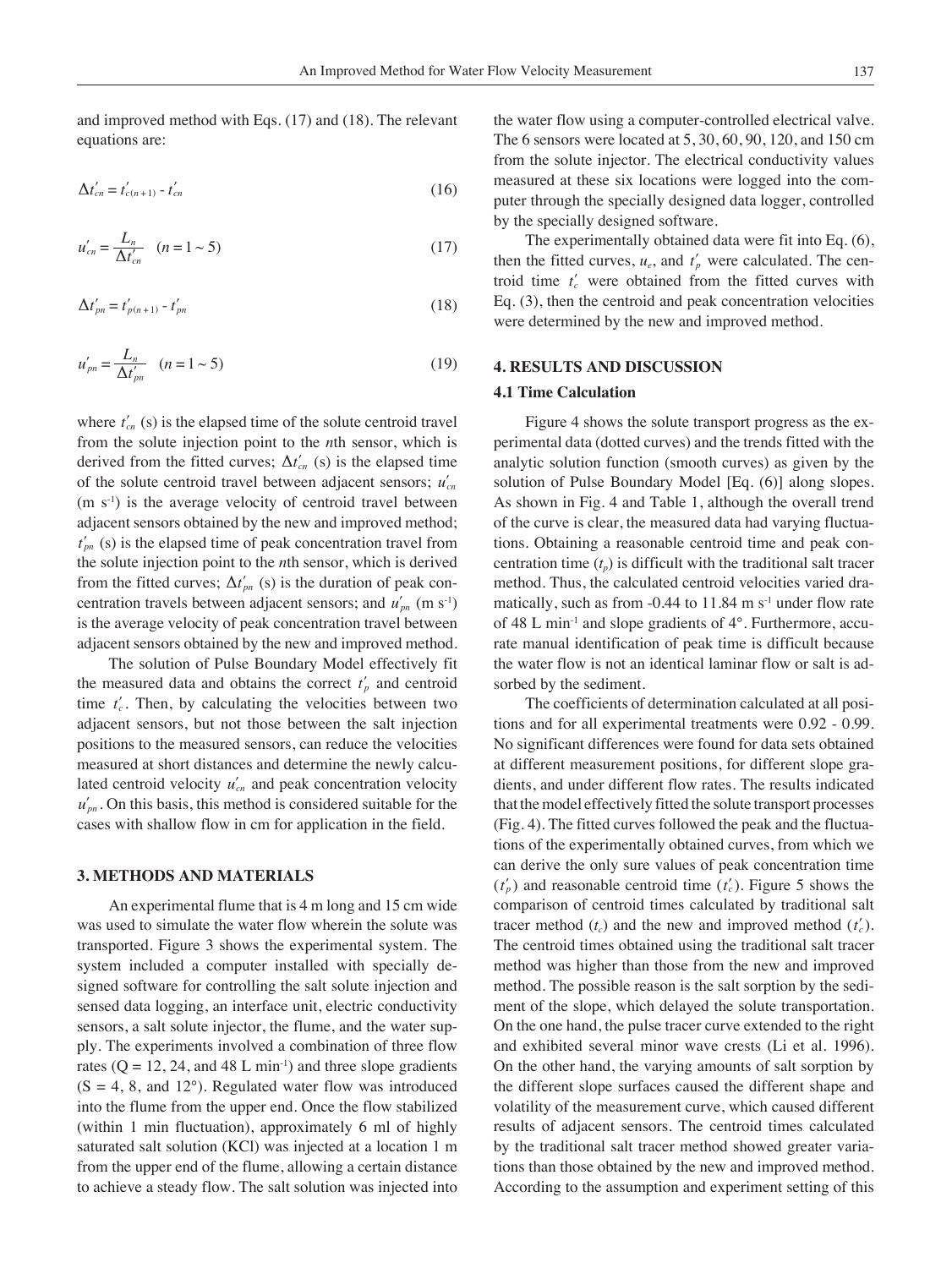study, the velocity measured by different sensors should be consistent in a certain experiment. Thus, the calculated results of centroid time by the new and improved method was more reasonable.

Figure 6 shows the difference between  $t_c$  and  $t_p$ , which generally indicated that  $t_p < t_c$ . This result is consistent with the analysis by Taylor (1954) that the tracer concentration distributed with time was right-skewed for the finite travel distance. The reason associated with the dispersion of the solute. Figure 6 also indicated that the difference between  $t_c$  and  $t_p$  decreased with the increase of the slope gradients. Furthermore, we can conclude from Eqs. (1) and (2) that  $u_p > u_c$ .

#### **4.2 Results of Velocity Measurement**

Figure 7 shows the velocities computed by the new and improved method, traditional salt tracer method, and Pulse Boundary Model under different conditions. As mentioned above, time calculated results by the traditional salt tracer method were not reasonable, and thus we used those from the fitted curves to calculate the velocity using the traditional salt tracer method  $[Eqs. (1) - (3)].$ 

The results showed that peak concentration velocity was a little higher than centroid velocity. The difference between centroid velocities obtained by the traditional salt tracer method and the Pulse Boundary Model at different distances from the KCl solution injection position was not significant, which confirmed the theoretical analysis from Eqs. (7) to (15). Furthermore, the results indicated that the traditional salt tracer method obtained low velocities at short distances from the solute injection, similar to the Pulse Boundary Model method.

Centroid and peak concentration velocities obtained by the new and improved method were not significantly different. Both were higher than those of the traditional ones and of the Pulse Boundary Model. The differences increase with slope gradients and flow rate, which indicated that the Pulse Boundary Model resulted in greater errors at higher flow rate and steeper slope gradients. Figure 7 also shows that velocity by traditional salt tracer method increased with distances from the KCl solution injection point while that



Fig. 3. Sketch of the experimental equipment system.

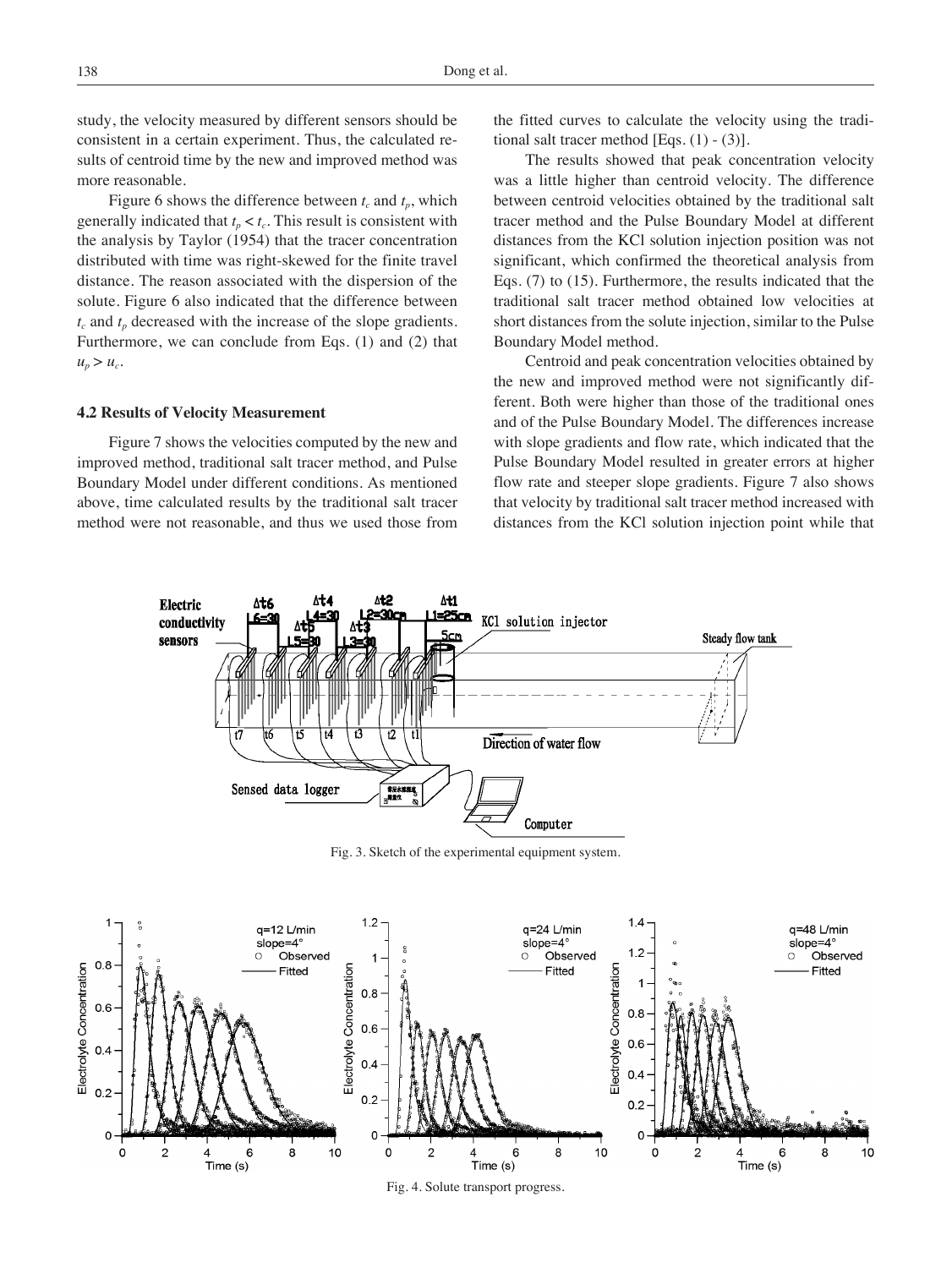|                          | $4^\circ$ |          |                            | $8^\circ$ |          |                            | $12^{\circ}$ |          |                            |
|--------------------------|-----------|----------|----------------------------|-----------|----------|----------------------------|--------------|----------|----------------------------|
|                          | x(m)      | $t_c(s)$ | $u_c$ (m s <sup>-1</sup> ) | x(m)      | $t_c(s)$ | $u_c$ (m s <sup>-1</sup> ) | x(m)         | $t_c(s)$ | $u_c$ (m s <sup>-1</sup> ) |
| $12$ L min <sup>-1</sup> | 0.05      | 1.98     | 0.03                       | 0.05      | 1.55     | 0.03                       | 0.05         | 1.62     | 0.03                       |
|                          | 0.3       | 2.09     | 2.14                       | 0.3       | 2.69     | 0.22                       | 0.3          | 3.22     | 0.16                       |
|                          | 0.6       | 3.26     | 0.26                       | 0.6       | 3.52     | 0.36                       | 0.6          | 3.30     | 4.04                       |
|                          | 0.9       | 4.18     | 0.33                       | 0.9       | 3.91     | 0.77                       | 0.9          | 3.55     | 1.20                       |
|                          | 1.2       | 5.16     | 0.31                       | 1.2       | 4.81     | 0.33                       | 1.2          | 4.12     | 0.52                       |
|                          | 1.5       | 6.04     | 0.34                       | 1.5       | 5.37     | 0.54                       | 1.5          | 4.83     | 0.43                       |
|                          | 0.05      | 1.11     | 0.05                       | 0.05      | 1.24     | 0.04                       | 0.05         | 2.92     | 0.02                       |
|                          | 0.3       | 1.54     | 0.58                       | 0.3       | 3.42     | 0.11                       | 0.3          | 1.76     | $-0.21$                    |
|                          | 0.6       | 2.61     | 0.28                       | 0.6       | 2.21     | $-0.25$                    | 0.6          | 2.53     | 0.39                       |
| $24$ L min <sup>-1</sup> | 0.9       | 3.05     | 0.69                       | 0.9       | 2.87     | 0.45                       | 0.9          | 2.84     | 0.95                       |
|                          | 1.2       | 3.78     | 0.41                       | 1.2       | 3.43     | 0.54                       | 1.2          | 3.28     | 0.69                       |
|                          | 1.5       | 4.47     | 0.43                       | 1.5       | 4.48     | 0.29                       | 1.5          | 4.33     | 0.28                       |
|                          | 0.05      | 2.58     | 0.02                       | 0.05      | 1.84     | 0.03                       | 0.05         | 0.87     | 0.06                       |
| $48$ L min <sup>-1</sup> | 0.3       | 2.91     | 0.76                       | 0.3       | 1.97     | 1.90                       | 0.3          | 1.37     | 0.49                       |
|                          | 0.6       | 2.23     | $-0.44$                    | 0.6       | 2.31     | 0.87                       | 0.6          | 2.33     | 0.31                       |
|                          | 0.9       | 3.39     | 0.26                       | 0.9       | 2.54     | 1.35                       | 0.9          | 2.08     | $-1.20$                    |
|                          | 1.2       | 3.42     | 11.84                      | 1.2       | 3.48     | 0.32                       | 1.2          | 3.21     | 0.27                       |
|                          | 1.5       | 4.47     | 0.28                       | 1.5       | 3.75     | 1.10                       | 1.5          | 3.04     | $-1.72$                    |

Table 1. Time and centroid velocity calculation results by traditional salt tracer method.



Fig. 5. Comparison of centroid time calculated by traditional and the improved salt tracer methods.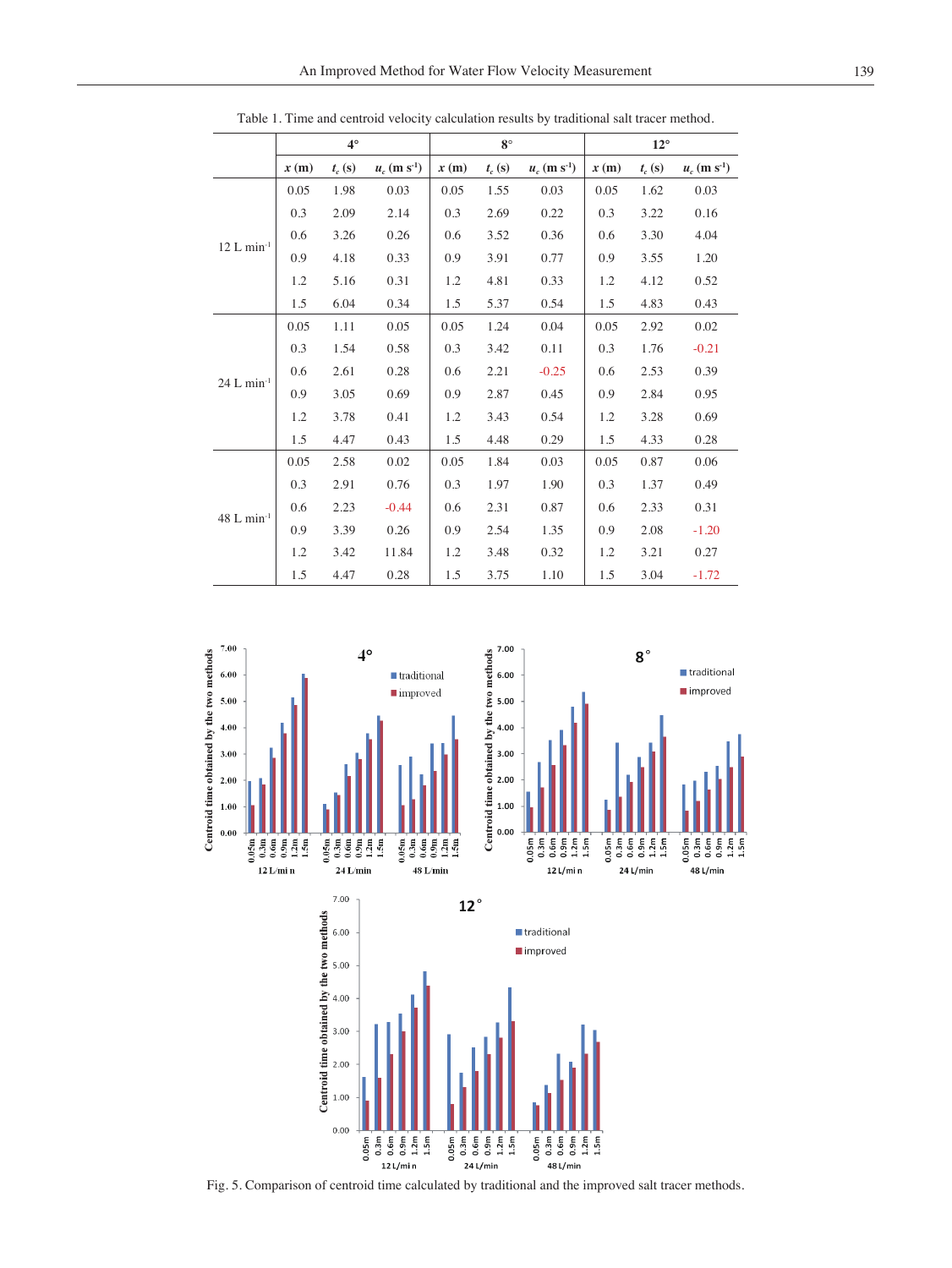

Fig. 6. Difference between  $t_c$  and  $t_p$  under different conditions.



Fig. 7. Velocity calculated by the improved and traditional salt tracer methods and Pulse Boundary Model.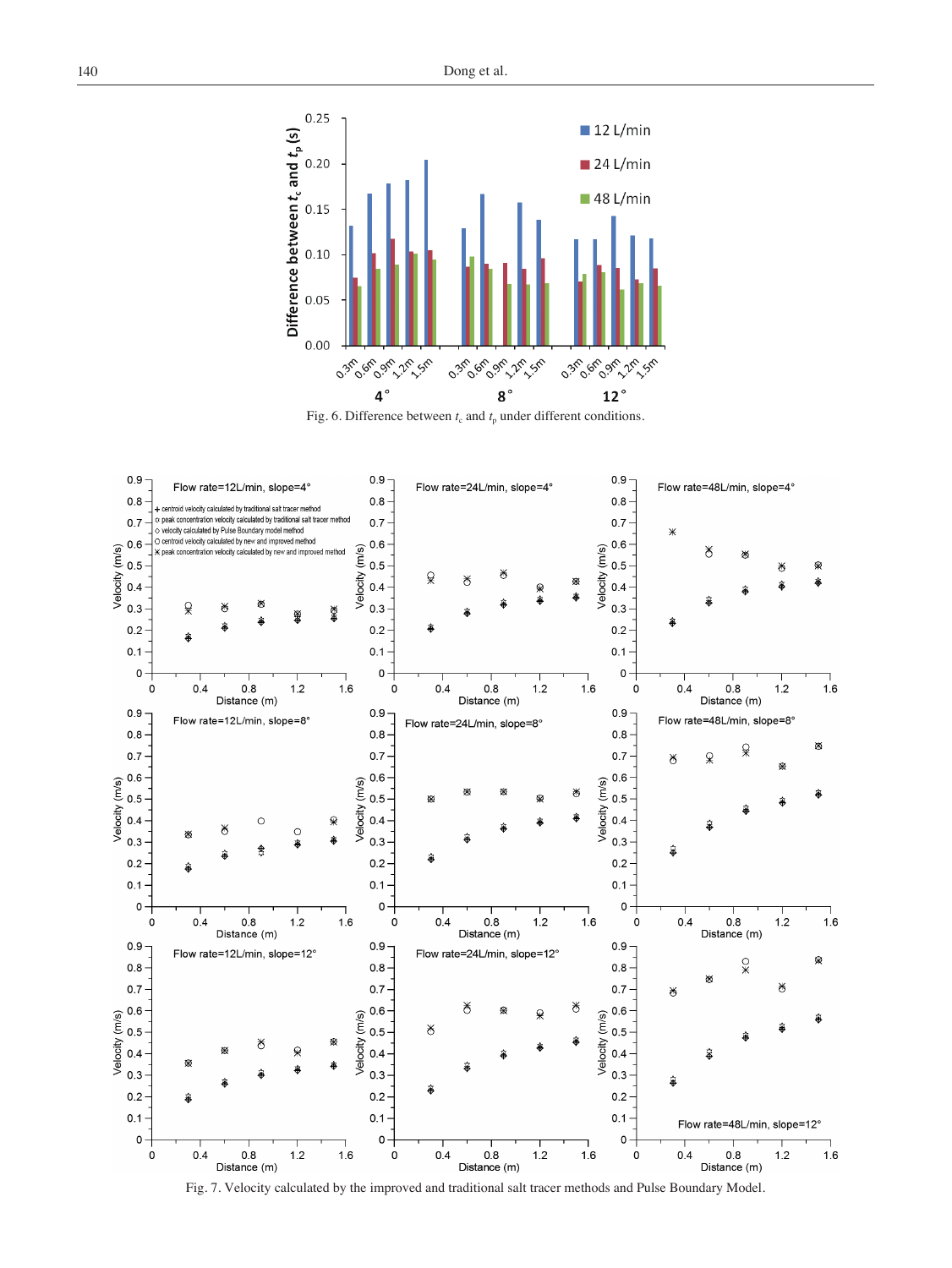of the new and improved method varied very little along the slope, which indicated an almost steady water flow. The measured velocities increased with distance from the solute injector and stablized after 60 cm for the flume slope of 12°. The possible reason is that the water flow is still accelerating in the upper part of the flume. In other words, velocities obtained by the new and improved method showed no increasing trend along the slope such as that calculated by the traditional salt tracer method. Thus, the new and improved method can effectively eliminate the error at short distances from the solute injection.

#### **4.3 Comparison of the New and Improved Method and Volumetric Method**

For comparison purposes, volumetric method was also used to verify the validity of the new and improved method, and the measurement precision was quantitatively shown

under every experimental condition (Table 2 and Fig. 8). The volumetric method used a traditional needle approach to determine the flow depth, with which the average velocity was determined by dividing the flow rate by the product of the flume width and depth.

$$
u_v = \frac{Q}{wd} \tag{20}
$$

where  $Q$  (m<sup>3</sup> s<sup>-1</sup>) is the flow rate;  $w$  (m) is the flume width; *d* (m) is the flume depth. The velocities by these different methods under varying experimental conditions were linear fitted. Figure 8 shows the regressed results, with the confidence interval of 95%. The error was calculated by:

$$
e = \left(\frac{u_v - u_n}{u_n}\right) \times 100\%
$$
\n(21)

|                                                                              |  | Velocity by the new and improved method |  |  |  |  |  |  |
|------------------------------------------------------------------------------|--|-----------------------------------------|--|--|--|--|--|--|
| Table 2. Error of the new and improved method relative to volumetric method. |  |                                         |  |  |  |  |  |  |

| Slope $(°)$ | Flow rate $(L \text{ min}^{-1})$ |                                                          | Velocity by the new and improved method $(m s-1)$ | Error $(\% )$            |       |                          |
|-------------|----------------------------------|----------------------------------------------------------|---------------------------------------------------|--------------------------|-------|--------------------------|
|             |                                  | Velocity by volumetric method $u_v$ (m s <sup>-1</sup> ) | uc'                                               | $\mathbf{u} \mathbf{p}'$ | uc'   | $\mathbf{u} \mathbf{p}'$ |
| 4           | 12                               | 0.29                                                     | 0.3                                               | 0.3                      | 3.33  | 3.33                     |
|             | 24                               | 0.34                                                     | 0.43                                              | 0.43                     | 20.93 | 20.93                    |
|             | 48                               | 0.42                                                     | 0.53                                              | 0.56                     | 20.75 | 25.00                    |
| 8           | 12                               | 0.33                                                     | 0.37                                              | 0.41                     | 10.81 | 19.51                    |
|             | 24                               | 0.41                                                     | 0.52                                              | 0.52                     | 21.15 | 21.15                    |
|             | 48                               | 0.55                                                     | 0.71                                              | 0.7                      | 22.54 | 21.43                    |
| 12          | 12                               | 0.38                                                     | 0.42                                              | 0.42                     | 9.52  | 9.52                     |
|             | 24                               | 0.42                                                     | 0.58                                              | 0.59                     | 27.59 | 28.81                    |
|             | 48                               | 0.54                                                     | 0.76                                              | 0.76                     | 28.95 | 28.95                    |



Fig. 8. Comparison of the velocities calculated by the new and improved and volumetric methods.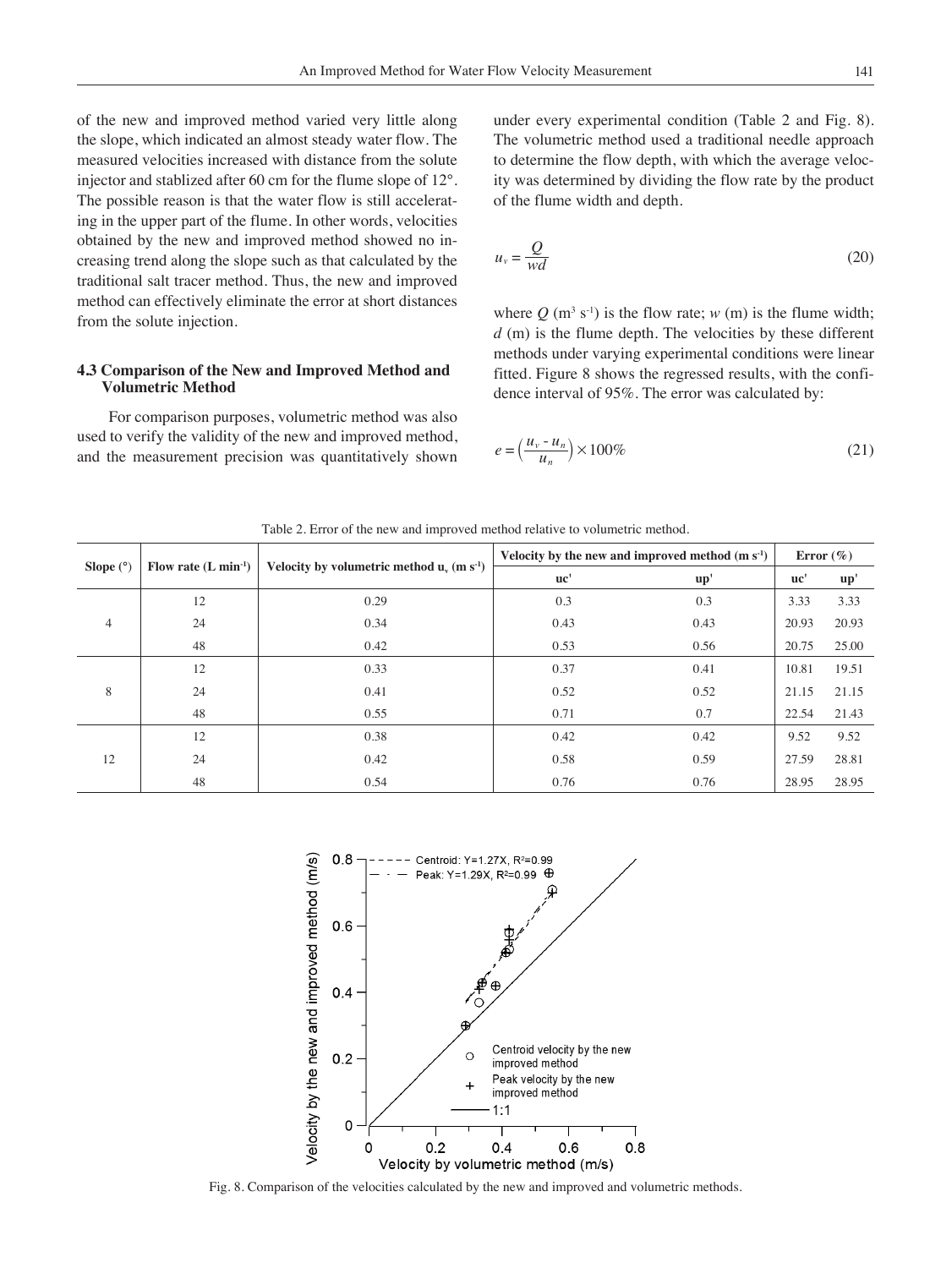where  $u_n$  is the centroid or peak velocity of the new and improved method and *uv* is volumetric velocity.

Figure 8 and Table 2 shows that the velocities measured by the volumetric method were 0.79 (centroid velocity,  $R^2 = 0.99$ ) and 0.78 (peak velocity,  $R^2 = 0.99$ ) times of those estimated by the new and improved method. The multiple relationships between velocities of the two methods were close to that between the volumetric method and Measured Boundary Condition model, which was 0.79 (Lei et al. 2010). All the data points lay on the right side of the line of 1:1, which indicates that all velocities of the new and improved method were higher than those estimated by volumetric velocity, with the error of 3.33 - 28.95%. The error of both the centroid and peak velocities increase with the slope and gradients, which indicates a velocity increase. The possible reason is the visual error of the flow depth measurement. The flow depth was typically very shallow, ranging 5 - 13 mm for the flow rates and slope gradients used in these experiments. The inertial and aqueous tension effect, water measured sensor, vernier caliper with a certain width of 2 mm made a wave at the fore-side from the flow direction, which indicates an error of 15 - 40% in measuring the flow depth. This error increased with the increase of flow velocity, slope gradients, and flow rate, which caused greater turbulence intensity. As the flow velocity increased, the flow turbulence and the error of depth velocity measurement also increased.

The peak concentration velocities were 0.999 times those of centroid velocities obtained by the new and improved method  $(R^2 = 0.999)$ , which confirmed that the centroid and peak concentration velocities were almost identical. With the new and improved method, either the centroid or peak times can be used to obtain higher velocity accuracy. Considering all these factors, we can conclude that the new and improved method can calculate shallow flow velocity at short distances from the solute injection without the common error obtained from traditional methods.

# **4.4 Relative Errors at Different Positions of the Pulse Boundary Model Method**

Figure 7 shows that the measured velocities increased with the distance from the solute injection point. This finding is unlike that of Lei et al. (2013) who measured the water flow velocity within a gravel layer using the Pulse Boundary Model and found that the measured velocities increased with the distance from the solute injection point but stabilized after a distance of 60 cm. In the present study, the measured velocities increased with the distance between the solute injector and measurement location under different flow rates and slope gradients, the increase rate decreased gradually with the distance. However, velocities did not stabilize even at the longest distance (1.5 m) except for the gentler slope (4°).

The new and improved method obtained consistent centroid and peak concentration velocities. As such, taking the average centroid velocity ( $\overline{u'_c}$  shown in Table 2) of the five locations  $(0.3, 0.6, 0.9, 1.2, 1.5 \text{ m})$  as the real velocity, we can estimate the relative errors in measured flow velocities using Pulse Boundary Model under different flow rates and slope gradients at different locations (Table 2). The relative errors at different locations from the solute injector ranged 15 - 65% (Table 3), which were much higher than the relative errors of velocity measured within a gravel layer by the Pulse Boundary Model (with the highest of 20%).

## **5. CONCLUSION**

The Pulse Boundary Model is an efficient method for velocity measurement. However, because of inappropriate assumption of pulse boundary conditions, this method produces low velocity. To reduce such errors, we present an improved approach by combining the Pulse Boundary Model and traditional solute tracer method and calculated the velocities of every two adjacent sensors. The results showed that the peak velocities were 0.999 times of the centroid velocities. In addition, the velocities estimated by the new method agreed well with those measured by the volumetric method, which were 0.79 (centroid velocity) and 0.78 (peak velocity) times of those by the new method. The centroid velocities calculated by the traditional salt tracer method and by Pulse Boundary Model method at different distances from the KCl solution injection position were not significantly different. However, they were significantly lower than those by the new and improved method, which obtained significantly greater measurement accuracy not only at short distance but along the entire slope. Furthermore, unlike the traditional salt tracer method, the centroid and peak concentration velocities by the new and improved method were almost identical. As such, with the new improved method, either centroid or peak time to obtain velocity with greater precision.

The relative errors of the velocities obtained by Pulse Boundary Model at different locations from the solute injector ranged 15 - 65%, which increased with flow rate. These errors can be reduced by using the new and improved method and thereby increase the accuracy in measuring water flow velocity. The new improved method provides a precise and efficient approach in calculating shallow velocity at short distances.

**Acknowledgements** This work was supported by the Natural Science Foundation of China under Project No. 41501302, Agricultural water transportation based on multi-process driving mechanism for improving water use efficiency (No. 51321001), and China Postdoctoral Science Foundation funded project under Project No. 2015M570182.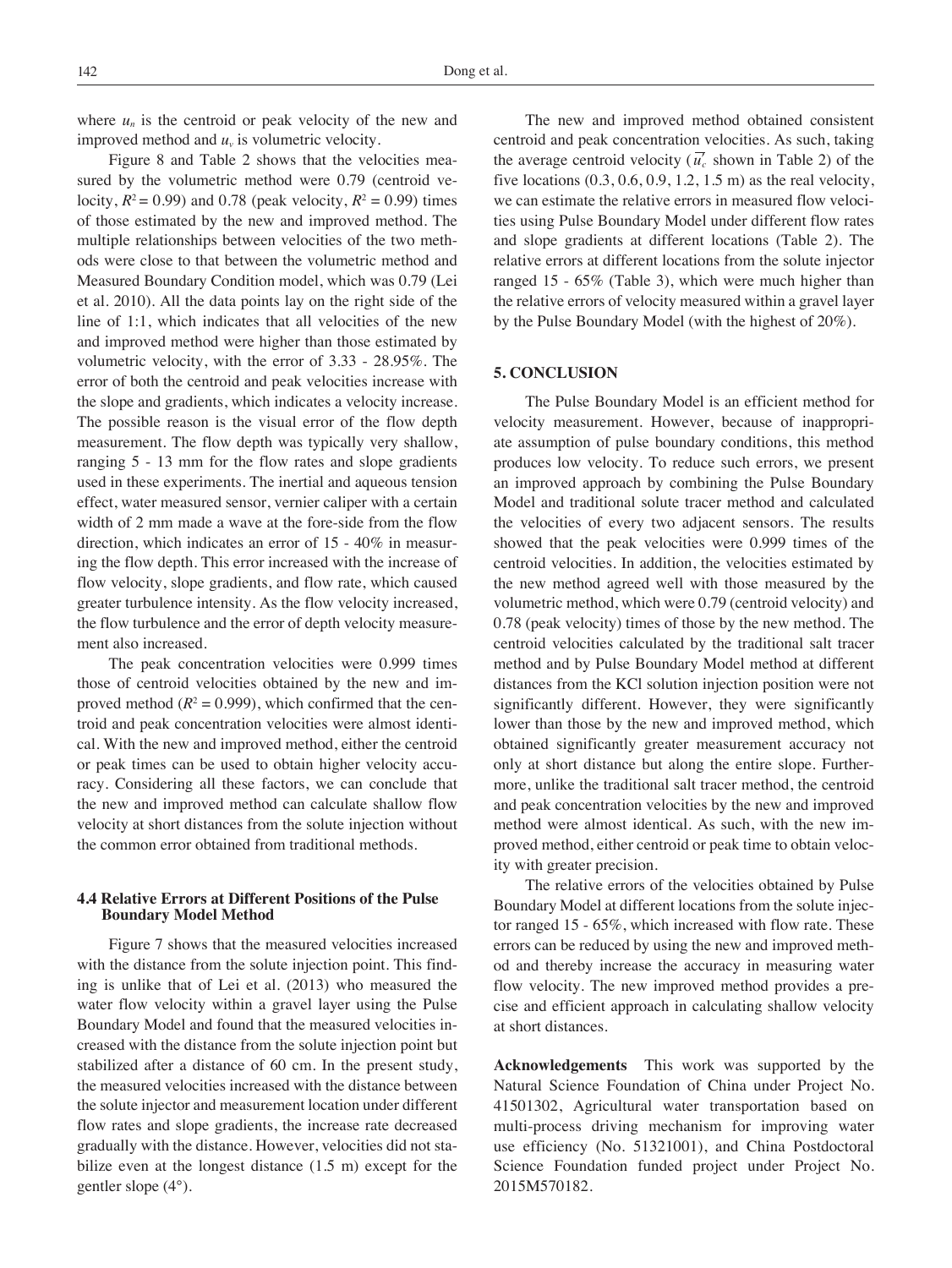|              |      | $12$ L min <sup>-1</sup> |                                        | $24 L min-1$ |                                         | $48$ L min <sup>-1</sup> |                                        |  |
|--------------|------|--------------------------|----------------------------------------|--------------|-----------------------------------------|--------------------------|----------------------------------------|--|
|              | x(m) | $E_{c}$ (%)              | $\overline{u}'_c$ (m s <sup>-1</sup> ) | $E_c$ (%)    | $\overline{u}_c^r$ (m s <sup>-1</sup> ) | $E_c$ (%)                | $\overline{u}'_c$ (m s <sup>-1</sup> ) |  |
| $4^{\circ}$  | 0.3  | 45.99                    |                                        | 52.04        | 0.37                                    |                          | 0.42                                   |  |
|              | 0.6  | 29.76                    |                                        | 35.44        |                                         | 56.04                    |                                        |  |
|              | 0.9  | 20.60                    | 0.30                                   | 25.73        |                                         | 37.92                    |                                        |  |
|              | 1.2  | 17.73                    |                                        | 21.69        |                                         | 28.30                    |                                        |  |
|              | 1.5  | 15.05                    |                                        | 18.21        |                                         | 23.96                    |                                        |  |
| $8^{\circ}$  | 0.3  | 52.56                    |                                        | 57.88        | 0.52                                    | 64.65                    |                                        |  |
|              | 0.6  | 36.81                    | 0.43                                   | 40.19        |                                         | 48.03                    | 0.58                                   |  |
|              | 0.9  | 26.69                    |                                        | 30.58        |                                         | 37.46                    |                                        |  |
|              | 1.2  | 22.36                    |                                        | 25.19        |                                         | 32.11                    |                                        |  |
|              | 1.5  | 17.58                    |                                        | 21.15        |                                         | 26.90                    |                                        |  |
| $12^{\circ}$ | 0.3  | 55.28                    |                                        | 60.52        | 0.71                                    | 65.34                    |                                        |  |
|              | 0.6  | 38.35                    |                                        | 42.81        |                                         | 48.76                    |                                        |  |
|              | 0.9  | 28.64                    | 0.53                                   | 32.70        |                                         | 37.73                    | 0.76                                   |  |
|              | 1.2  | 23.22                    |                                        | 26.44        |                                         | 32.19                    |                                        |  |
|              | 1.5  | 18.43                    |                                        | 21.76        |                                         | 26.52                    |                                        |  |

Table 3. The relative error at different distance/position of the Pulse Boundary Model method.

#### **REFERENCES**

- Abrantes, J. R. C. B., R. B. Moruzzi, A. Silveira, and J. L. M. P. de Lima, 2018: Comparison of thermal, salt and dye tracing to estimate shallow flow velocities: Novel triple-tracer approach. *J. Hydrol.*, **557**, 362-377, doi: 10.1016/j.jhydrol.2017.12.048. [\[Link](https://doi.org/10.1016/j.jhydrol.2017.12.048)]
- Bresler, E., 1973: Simultaneous transport of solutes and water under transient unsaturated flow conditions. *Water Resour. Res.*, **9**, 975-986, doi: 10.1029/ WR009i004p00975. [\[Link](https://doi.org/10.1029/WR009i004p0097)]
- Bruun, H. H., 1996: Hot-wire anemometry: Principles and signal analysis. *Meas. Sci. Tech.*, **7**, doi: 10.1088/0957- 0233/7/10/024. [*Link*]
- Chang, N.-B., A. James Crawford, G. Mohiuddin, and J. Kaplan, 2015: Low flow regime measurements with an automatic pulse tracer velocimeter (APTV) in heterogeneous aquatic environments. *Flow Meas. Instrum.*, **42**, 98-112, doi: 10.1016/j.flowmeasinst.2014.12.010. [\[Link](https://doi.org/10.1016/j.flowmeasinst.2014.12.010)]
- Dunkerley, D., 2001: Estimating the mean speed of laminar overland flow using dye injection-uncertainty on rough surfaces. *Earth Surf. Process. Landf.*, **26**, 363-374, doi: 10.1002/esp.185. [\[Link](https://doi.org/10.1002/esp.185)]
- Elder, J. W., 1959: The dispersion of marked fluid in turbulent shear flow. *J. Fluid Mech.*, **5**, 544-560, doi: 10.1017/S0022112059000374. [\[Link](https://doi.org/10.1017/S0022112059000374)]
- Emmett, W. W., 1970: The hydraulics of overland flow on hillslopes. Professional Paper 662- A, U.S. Government Printing Office, Washington, D.C., doi: 10.3133/

 $pp662A.$  [*Link*]

- Giménez, R., O. Planchon, N. Silvera, and G. Govers, 2004: Longitudinal velocity patterns and bed morphology interaction in a rill. *Earth Surf. Process. Landf.*, **29**, 105- 114, doi: 10.1002/esp.1021. [\[Link](https://doi.org/10.1002/esp.1021)]
- Horton, R. E., H. R. Leach, and R. Van Vliet, 1934: Laminar sheet-flow. *Eos, Trans. AGU*, **15**, 393-404, doi: 10.1029/TR015i002p00393. [[Link\]](https://doi.org/10.1029/TR015i002p00393)
- Hyun, B. S., R. Balachandar, K. Yu, and V. C. Patel, 2003: Assessment of PIV to measure mean velocity and turbulence in open-channel flow. *Exp. Fluid.*, **35**, 262- 267, doi: 10.1007/s00348-003-0652-7. [\[Link](https://doi.org/10.1007/s00348-003-0652-7)]
- Lei, T., W. Xia, J. Zhao, Z. Liu, and Q. Zhang, 2005: Method for measuring velocity of shallow water flow for soil erosion with an electrolyte tracer. *J. Hydrol.*, **301**, 139-145, doi: 10.1016/j.jhydrol.2004.06.025. [\[Link](https://doi.org/10.1016/j.jhydrol.2004.06.025)]
- Lei, T., R. Chuo, J. Zhao, X. Shi, and L. Liu, 2010: An improved method for shallow water flow velocity measurement with practical electrolyte inputs. *J. Hydrol.*, **390**, 45-56, doi: 10.1016/j.jhydrol.2010.06.029. [[Link\]](https://doi.org/10.1016/j.jhydrol.2010.06.029)
- Lei, T., Y. Yan, X. Shi, R. Chuo, and J. Zhao, 2013: Measuring velocity of water flow within a gravel layer using an electrolyte tracer method with a Pulse Boundary Model. *J. Hydrol.*, **500**, 37-44, doi: 10.1016/j.jhy-drol.2013.07.025. [[Link\]](https://doi.org/10.1016/j.jhydrol.2013.07.025)
- Li, G., A. D. Abrahams, and J. F. Atkinson, 1996: Correction factors in the determination of mean velocity of overland flow. *Earth Surf. Process. Landf.*, **21**, 509-515, doi: 10.1002/(SICI)1096-9837(199606)21:6<509::AID-ESP613>3.0.CO;2-Z. [\[Link](https://doi.org/10.1002/(SICI)1096-9837(199606)21:6%3c509::AID-ESP613%3e3.0.CO;2-Z)]